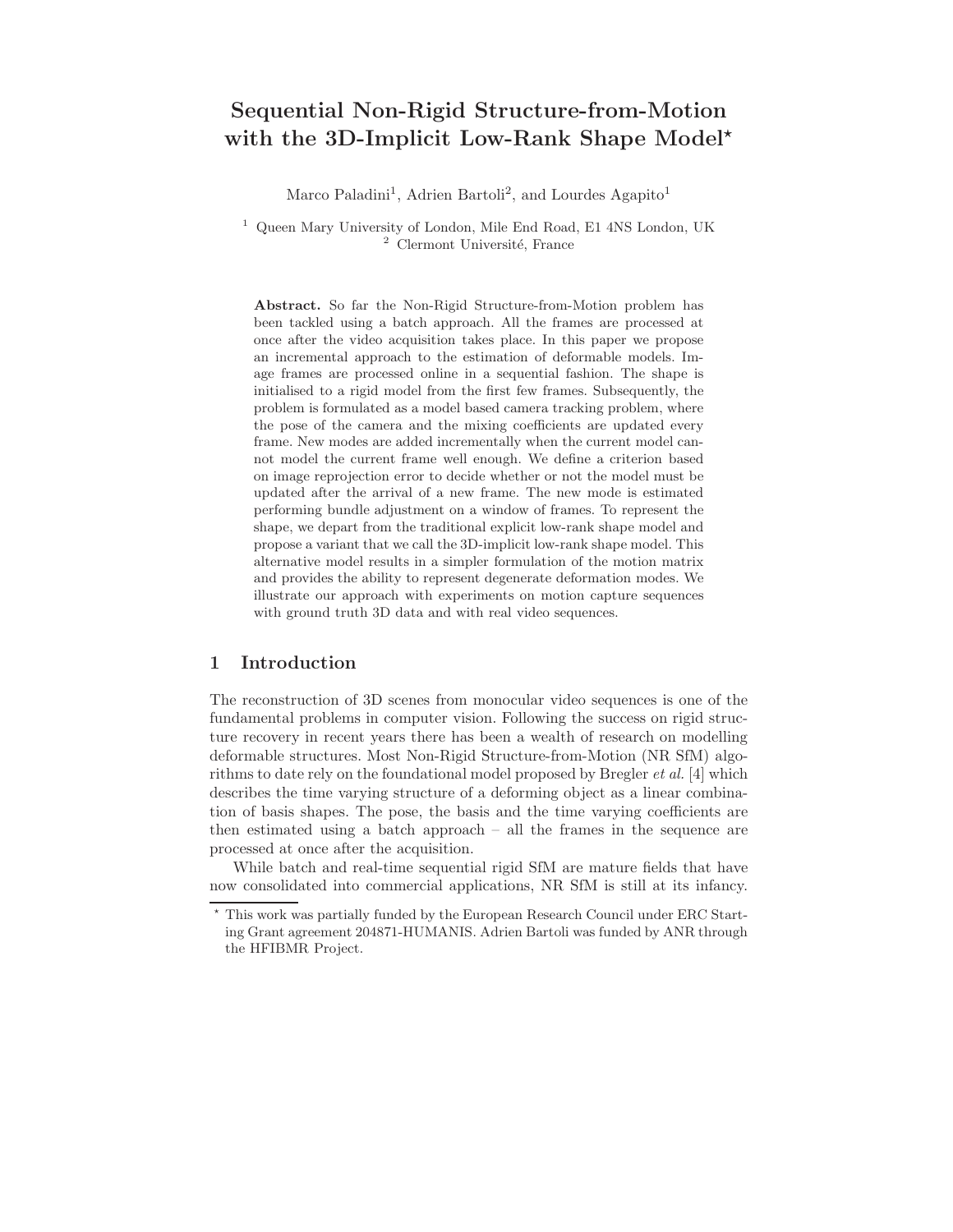Some batch algorithms exist  $[3, 13, 10]$  but there is still a need to define deformable shape models and estimation algorithms that will allow to push NR SfM forward to a scenario where it might emulate the successes of its rigid counterpart, in terms of robust performance and application to real world cases. In this paper we advance the state of the art in NR SfM in two main directions, both proposing a new sequential estimation paradigm and an alternative lowrank shape model.

Our first contribution is the definition of a new estimation paradigm that extends NR SfM to the sequential domain. We propose a rank-growing engine which will determine when the rank of the model should be increased and if necessary will estimate the new mode.

We divide the sequential non-rigid shape estimation into two processes: modelbased tracking of the camera pose and shape coefficients and model update. The first process assumes that a current up-to-date model, of a certain rank, of the 3D shape observed so far exists and performs model based camera tracking: when a new frame arrives this module estimates the current camera pose and the shape parameters using as input the 2D coordinates of image features matched in the last  $W$  frames, where  $W$  is the width of a sliding window. The second process is a model update module which decides, based on the image reprojection error given by the camera tracking module, whether or not the current model is able to explain the deformations viewed in the new frame. If the current model does not have enough descriptive power to capture the deformations observed in the new frame, the model update module will add a new mode and estimate its parameters using bundle adjustment on a sliding window. The entire system is bootstrapped from a rigid reconstruction obtained from a small number of initial frames.

Our second contribution is an alternative low-rank shape model that provides the ability to represent modes of deformation of dimensionality lower than 3 (for instance deformations on a plane or along a line).

We call it the 3D implicit low-rank shape model since it does not use an explicitly defined 3D shape basis. This has two main advantages. First, the motion matrix in our model has a simpler structure than in the classical model, which allows for a linear estimation of camera pose and shape coefficients from a single frame, and can be used to initialise the bundle adjustment in the sequential framework. Second, our model handles deformations whose rank is not a multiple of 3 and thus avoids one to explicitly compute the rank of a particular shape basis. When the deformations are processed one frame at a time, having the flexibility to update the model with 1-dimensional modes fits the sequential estimation paradigm more naturally, since there is a much higher chance of observing lower dimensional deformations.

It is important to note that in this paper we do not try to solve the matching problem. Instead, we rely on point correspondences between frames being available. The integration of the feature tracking problem with the camera tracking and model update processes (which are the focus of this paper) is beyond the scope of this work although we certainly intend to address it in our future work.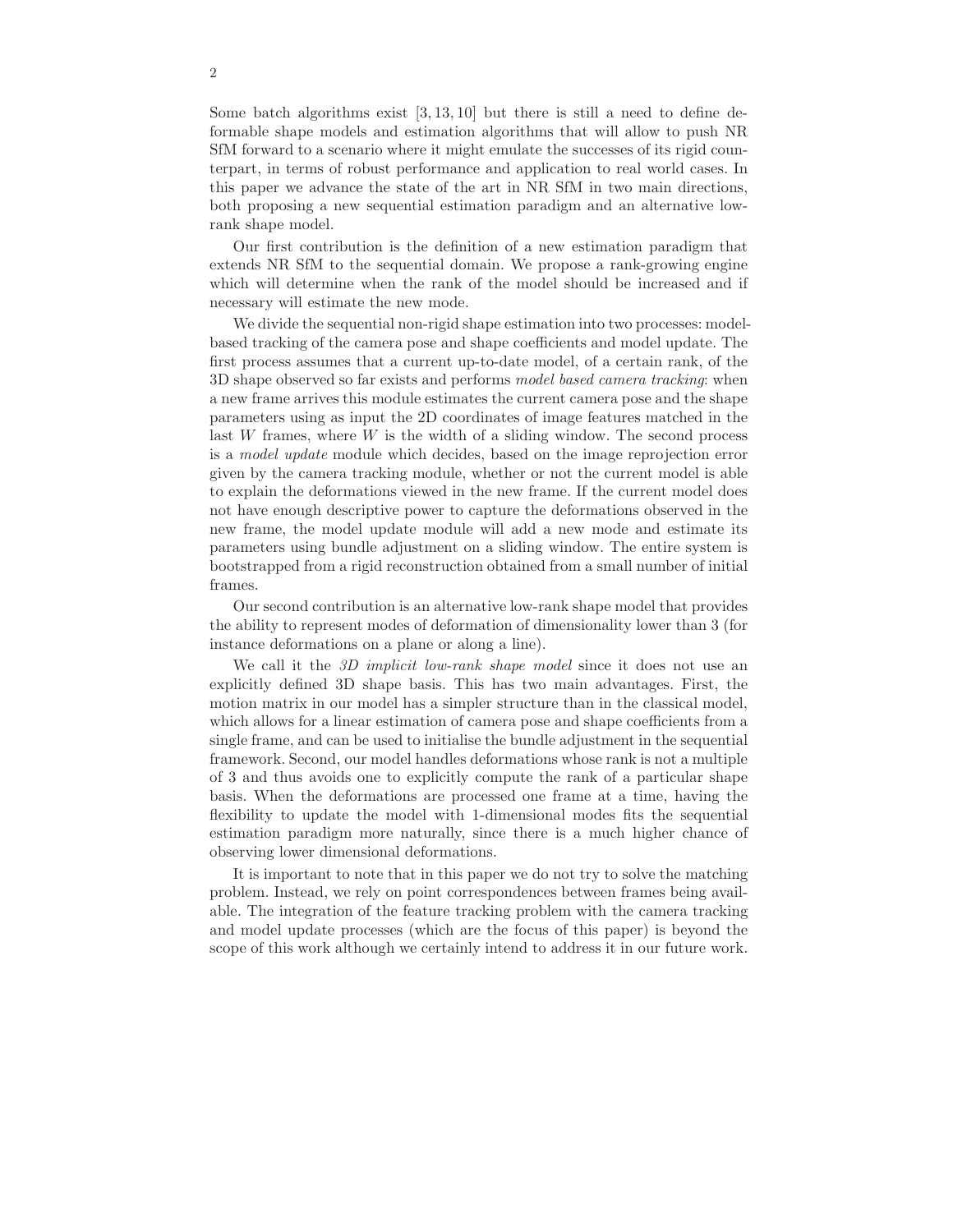## 2 Related Work

The ability to reconstruct a deformable 3D surface from a monocular sequence when the only input information is a set of point correspondences between images is an ill posed problem unless more constraints than just the reprojection error are used. The seminal work of Bregler et al. [4] was the first to propose a solution to the NR SfM problem for the orthographic camera case. This model not only provided an elegant extension of the rigid factorisation framework [12] but has also opened up new computational and theoretical challenges in the field.

Current solutions to NR SfM focus on the definition of optimization criteria to guarantee the convergence to a well behaved solution. This is often only achieved through the addition of temporal and spatial smoothness priors. Bundle adjustment has become a popular optimization tool to refine an initial rigid solution while incorporating temporal and spatial smoothness priors on the motion and the deformations.

Aanaes et al. [1] were the first to formulate the problem using bundle adjustment using smoothness priors. Later, Del Bue et al. [5] incorporated the constraint that some of the points on the object were rigid while Bartoli *et al.* [3] used a coarse to fine shape model where new deformation modes are added iteratively to capture as much of the variance left unexplained by previous modes as possible. Torresani et al. [13] formulate the problem using Probabilistic Principal Components Analysis introducing priors as a Gaussian distribution on the deformation weights. More recently, Paladini *et al.*'s  $[10]$  work focuses on ensuring that the solution lies on the correct motion manifold where the metric constraints are exactly satisfied. All these approaches are initialised from a rigid solution and they use temporal and spatial smoothness priors on the motion and shape parameters. Olsen *et al.* [9] proposed the surface shape prior and an implicit model that simplifies the estimation process but leads to a non-Euclidean 3D reconstruction.

The linear subspace model has also allowed closed-form solutions to be proposed for the cases of both affine [14] and perspective [16, 6] cameras. Recently, a set of new approaches has departed from the low-rank linear shape model. Rabaud and Belongie [11] adopt a manifold learning framework assuming that only small neighbourhoods of shapes are well modelled with a linear subspace.

Akhter et al. [2] described the structure of a non-rigid body in trajectory space as a linear combination of DCT basis trajectories with the obvious advantage that the basis is object independent.

The common attribute to all NR SfM algorithms proposed so far is that they are batch methods. Our new sequential approach is motivated by recent developments in the area of sequential real-time SfM methods for rigid scenes [7, 8]. In particular, our approach is inspired by the work of Klein and Murray [7] in which they develop a real time system based on two parallel threads – the camera tracking thread which performs real time model based pose estimation and the mapping thread which runs in a constant loop performing bundle adjustment on a small set of key-frames. To the best of our knowledge our work is the first in NR SfM to depart from the batch formulation and reformulate the shape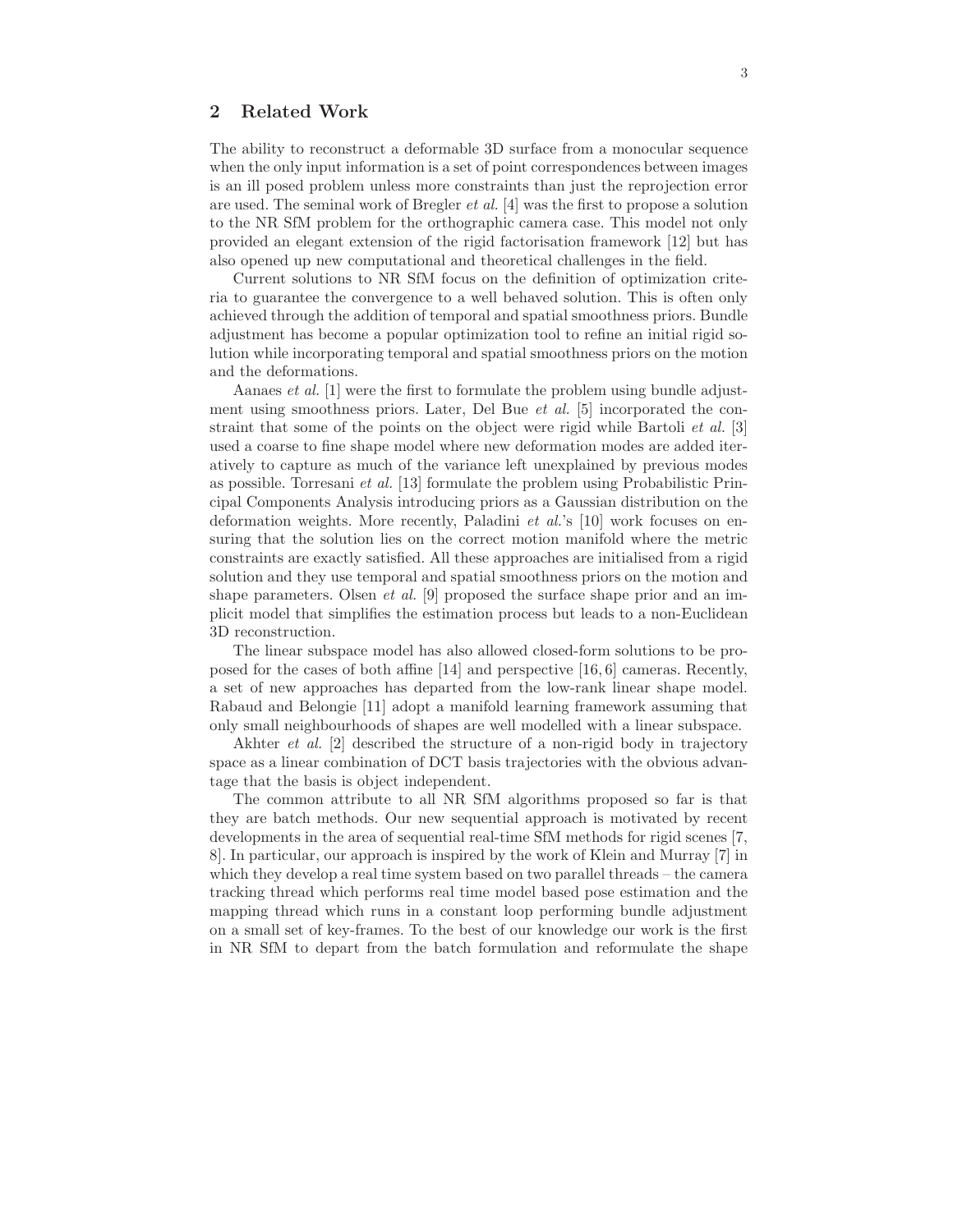estimation sequentially. First we introduce a new variant to the low-rank linear basis shape model that we believe is better suited to a sequential formulation.

## 3 New Deformation Model

#### 3.1 Classical Explicit Low-Rank Shape Model

In the case of deformable objects the observed 3D points change as a function of time. In the low-rank shape model defined by Bregler *et al.* [4] the 3D points deform as a linear combination of a fixed set of K rigid shape bases according to time varying coefficients. In this way,  $S_f = \sum_{k=1}^{K} l_{fk}B_k$  where the matrix  $\mathbf{S}_f = [\mathbf{X}_{f1}, \cdots \mathbf{X}_{fP}]$  contains the 3D coordinates of the P points at frame f, the  $3 \times P$  matrices  $B_k$  are the shape bases and  $l_{fk}$  are the coefficient weights. If the 3D shape is known, this model can be obtained from the PCA decomposition of the  $S^*$  that contains the 3D shape in all the frames.

$$
\mathbf{S}_{F \times 3P}^{*} = \begin{bmatrix} \mathbf{S}_{1}^{*} \\ \mathbf{S}_{2}^{*} \\ \vdots \\ \mathbf{S}_{F}^{*} \end{bmatrix} = \begin{bmatrix} X_{11} & Y_{11} & Z_{11} & \cdots & X_{1P} & Y_{1P} & Z_{1P} \\ \vdots & & & \vdots & \\ X_{F1} & Y_{F1} & Z_{F1} & \cdots & X_{FP} & Y_{FP} & Z_{FP} \end{bmatrix}
$$
(1)

A PCA decomposition of rank K of  $S^*$  would give LB<sup>\*</sup>, where L is the  $F \times K$ matrix of deformation weights  $l_{ik}$ , and the  $K \times 3P$  matrix  $B^*$  can be rearranged to give the basis shapes  $B_k$ . If we assume an orthographic projection model the coordinates of the 2D image points observed at each frame  $i$  are then given by:

$$
W_i = R_i \left( \sum_{k=1}^K l_{ik} B_k \right) + T_i \tag{2}
$$

where  $R_i$  is a  $2 \times 3$  Stiefel matrix and  $T_i$  aligns the image coordinates to the image centroid. The aligning matrix  $\mathbf{T}_i$  is such that  $\mathbf{T}_i = \mathbf{t}_i \mathbf{1}_P^T$  where the 2-vector  $\mathbf{t}_i$  is the 2D image centroid and  $\mathbf{1}_P$  a vector of ones.

When the image coordinates are registered to the centroid of the object and we consider all the frames in the sequence, we may write the measurement matrix as:

$$
\mathbf{W} = \begin{bmatrix} l_{11}\mathbf{R}_{1} & \dots & l_{1K}\mathbf{R}_{1} \\ \vdots & \ddots & \vdots \\ l_{F1}\mathbf{R}_{F} & \dots & l_{FK}\mathbf{R}_{F} \end{bmatrix} \begin{bmatrix} \mathbf{B}_{1} \\ \vdots \\ \mathbf{B}_{K} \end{bmatrix} = \mathbf{M}\mathbf{S}
$$
(3)

Since M is a  $2F \times 3K$  matrix and S is a  $3K \times P$  matrix in the case of deformable structure the rank of  $W$  is constrained to be at most  $3K$ . The motion matrices now have a complicated repetitive structure  $M_i = [M_{i1} \dots M_{iK}] = [l_{i1}R_i \dots l_{iK}R_i]$ that makes the model estimation difficult.

Olsen et al. [9] proposed to consider an implicit model where the repetitive structure of the motion matrix is not used. While this simplifies the estimation problem, the recovered model does not directly provide usable motion and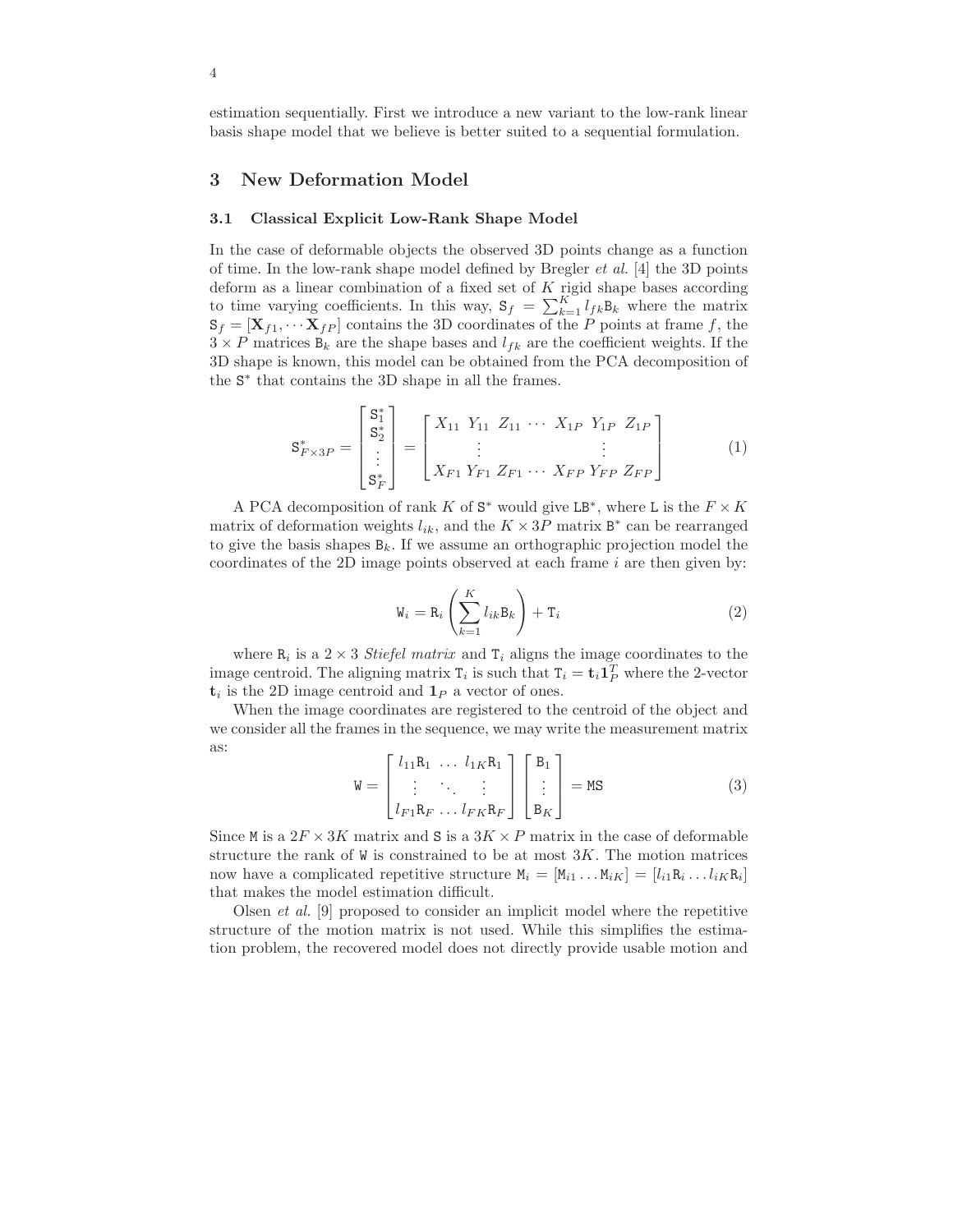shape parameters, unless a mixing matrix is computed [4, 14]. The mixing matrix computation problem has not received a simple solution so far.

#### 3.2 Proposed 3D-Implicit Low-Rank Shape Model

In this paper we propose to depart from the traditional basis shapes model, and embrace a different formulation that will fit the problem of sequential structure recovery more naturally since it allows for the rank of the shape model to grow one by one with the arrival of a new frame, instead of multiples of three.

The data in the shape matrix may be re-arranged in a different form, stacking the shape matrices vertically for all frames F. Each matrix  $\mathbf{S}_f \in \mathbb{R}^{3 \times P}$  contains the 3D coordinates of  $P$  points in frame  $f$ .

$$
\mathbf{S}_{3F\times P} = \begin{bmatrix} \mathbf{S}_{1} \\ \mathbf{S}_{2} \\ \vdots \\ \mathbf{S}_{F} \end{bmatrix} = \begin{bmatrix} X_{11} & X_{12} & X_{1P} \\ Y_{11} & Y_{12} & \cdots & Y_{1P} \\ Z_{11} & Z_{12} & Z_{1P} \\ \vdots & \vdots & \vdots & \vdots \\ X_{F1} & Z_{F2} & X_{FP} \\ Z_{F1} & Z_{F2} & Z_{FP} \end{bmatrix}
$$
(4)

If we assume that the shape matrix S is low-rank we can perform Principal Components Analysis to obtain a PCA basis as  $S = U_d V_d$ , where d is the rank of the decomposition,  $U_d \in \mathbb{R}^{3F \times d}$  and  $V_d \in \mathbb{R}^{d \times P}$ . We can also explicitly include an average rigid (mean) shape in the model, therefore the shape at frame  $f$  would be given by:

$$
\mathbf{S}_{f} = \mathbf{\bar{S}} + \begin{bmatrix} \mathbf{U}_{f1} \cdots \mathbf{U}_{fr} \end{bmatrix} \begin{bmatrix} \mathbf{V}_{1} \\ \mathbf{V}_{2} \\ \vdots \\ \mathbf{V}_{r} \end{bmatrix}
$$
 (5)

where  $\bar{\mathbf{S}}$  is the mean shape,  $d = 3+r$ ,  $\mathbf{U}_{fr}$  is the 3-vector  $[U(x)_{fr}U(y)_{fr}U(z)_{fr}]^T$ and  $V_r$  are the rows of matrix V.

Therefore we can consider V to be a PCA basis of the shape (row) space of S and U to contain the time varying coefficients. Note that in this case the shape matrix V has dimensions  $r \times P$  where r is the rank of the decomposition and P is the number of points in the shape. For each frame 3r coefficients are needed to express the configuration of the shape.

We assume that the shape at instant  $f$  is then projected onto an image following an orthographic camera model. The 2D coordinates of the points can then be expressed as:

$$
\mathbf{W}_f = \begin{bmatrix} u_{f1} & \cdots & u_{fP} \\ v_{f1} & \cdots & v_{fP} \end{bmatrix} = \mathbf{R}_f \mathbf{S}_f + \mathbf{T}_f = \mathbf{R}_f (\mathbf{\bar{S}} + \mathbf{U}_f \mathbf{V}) + \mathbf{T}_f \tag{6}
$$

where  $R_f$  is a  $[2 \times 3]$  orthographic camera projection matrix, it encodes the first two rows of the camera rotation matrix and  $T_f$  the translation for frame f. If we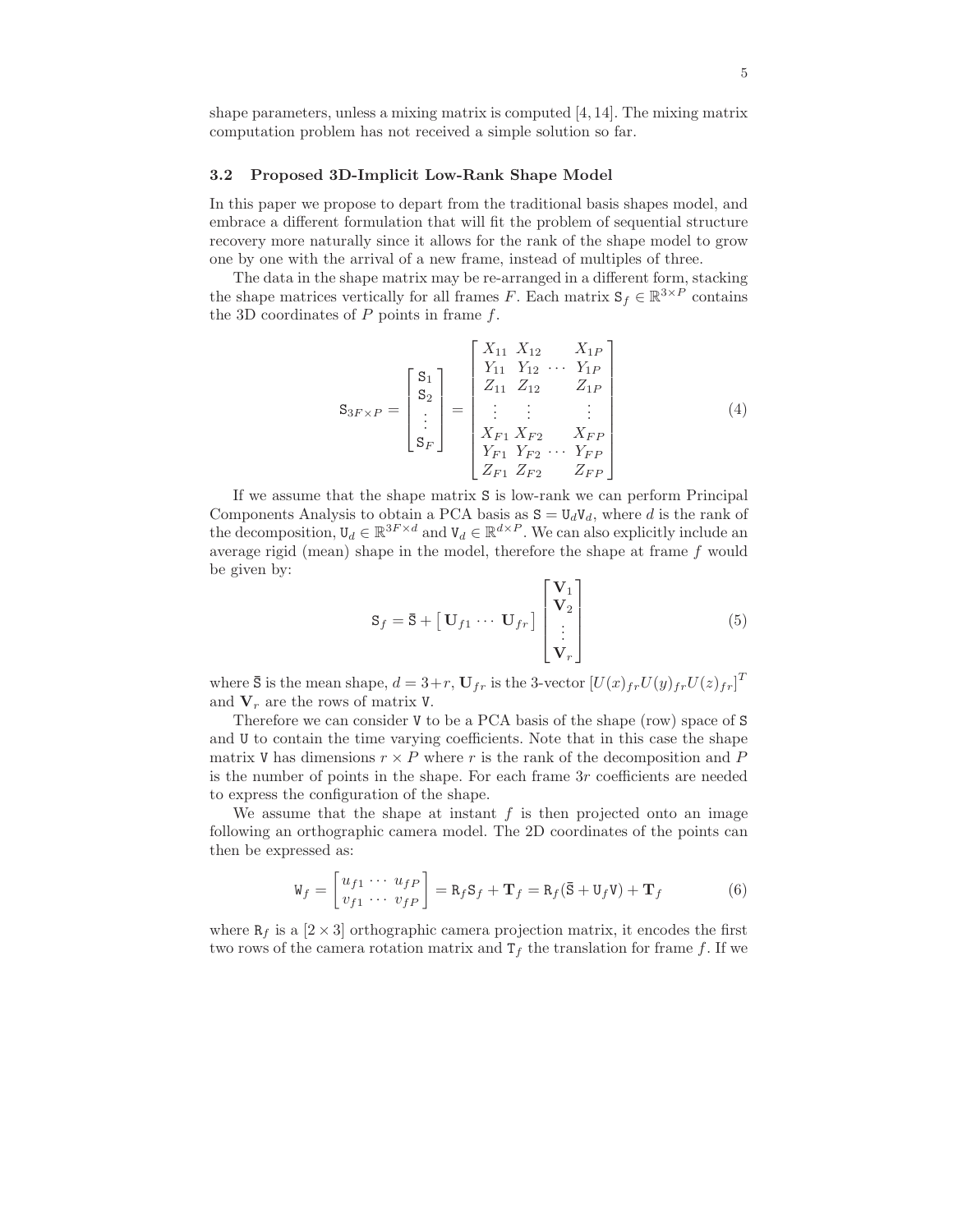now register all the measurements to their centroid in each frame the projection of the shape in all frames can be written as:

$$
\mathbf{W} = \begin{bmatrix} \mathbf{R}_1 & & \\ & \mathbf{R}_2 & \\ & & \ddots \\ & & & \mathbf{R}_F \end{bmatrix} \left( \begin{bmatrix} \overline{\mathbf{S}} \\ \overline{\mathbf{S}} \\ \vdots \\ \overline{\mathbf{S}} \end{bmatrix} + \begin{bmatrix} \mathbf{U}_{11} & \cdots & \mathbf{U}_{1r} \\ \mathbf{U}_{21} & \cdots & \mathbf{U}_{2r} \\ \vdots & & \vdots \\ \mathbf{U}_{F1} & \cdots & \mathbf{U}_{Fr} \end{bmatrix} \begin{bmatrix} \mathbf{V}_1 \\ \mathbf{V}_2 \\ \vdots \\ \mathbf{V}_r \end{bmatrix} \right) \tag{7}
$$

In our model, the basis shapes are not explicitly used as in the classical model, while the camera projection is explicitly modeled. We thus call our model the 3D-implicit low-rank shape model. Our model combines Bregler et al. [4]'s explicit model and Olsen *et al.* [9]'s implicit model. It has the following two main advantages:

- 1. Simplicity. The motion matrix is block diagonal and only contains the rotation matrices instead of a mixture of the coefficients and the rotations. The fact that the 3D basis is not explicitly available in our model is not a problem since one is generally more interested in recovering the 3D shape of the observed scene than the basis shapes – the basis shapes can be estimated a posteriori by forming and factorizing the matrix  $S^*$  in equation (1). As we explain below, it also is an advantage not to have explicit 3D basis shapes.
- 2. Any-rank deformations. Our formulation allows us to define shape models where the rank is not a multiple of 3. In other words, in the explicit model, a basis shape always has to be of rank 3, whereas in the real world not all deformations are of rank 3. Xiao and Kanade [15] propose to explicitly find the rank of a particular deformation mode (which can be one of 1, 2 or 3). Our model circumvents this difficult problem.

## 4 A Sequential Approach to NR SfM

In this paper we depart from the batch formulation of NR SfM and we propose a sequential approach based on the alternative low-rank shape model outlined in the previous section. Our approach can be seen as a two process formulation. The system holds a current up-to-date model, of a certain rank, encapsulated in matrix V. The first process is a model based camera tracking module. Given the current estimate of V, when a new frame arrives, the camera tracking module estimates the new pose  $R_f$  and the new deformation coefficients  $U_f$  for the current frame. If the current model explains well the measurements the image reprojection error will be low. However, if the error goes above some defined threshold the rank of the model must be increased and the model updated. I that case, a model update module will update the current model adding a new row to matrix V. As the sequence is processed the model will become more complicated, until all the possible object deformations have been observed. Our sequential approach to NR SfM is summarised in Algorithm 1. We now describe in detail the two main modules of our sequential system: the camera tracking module and the model update module.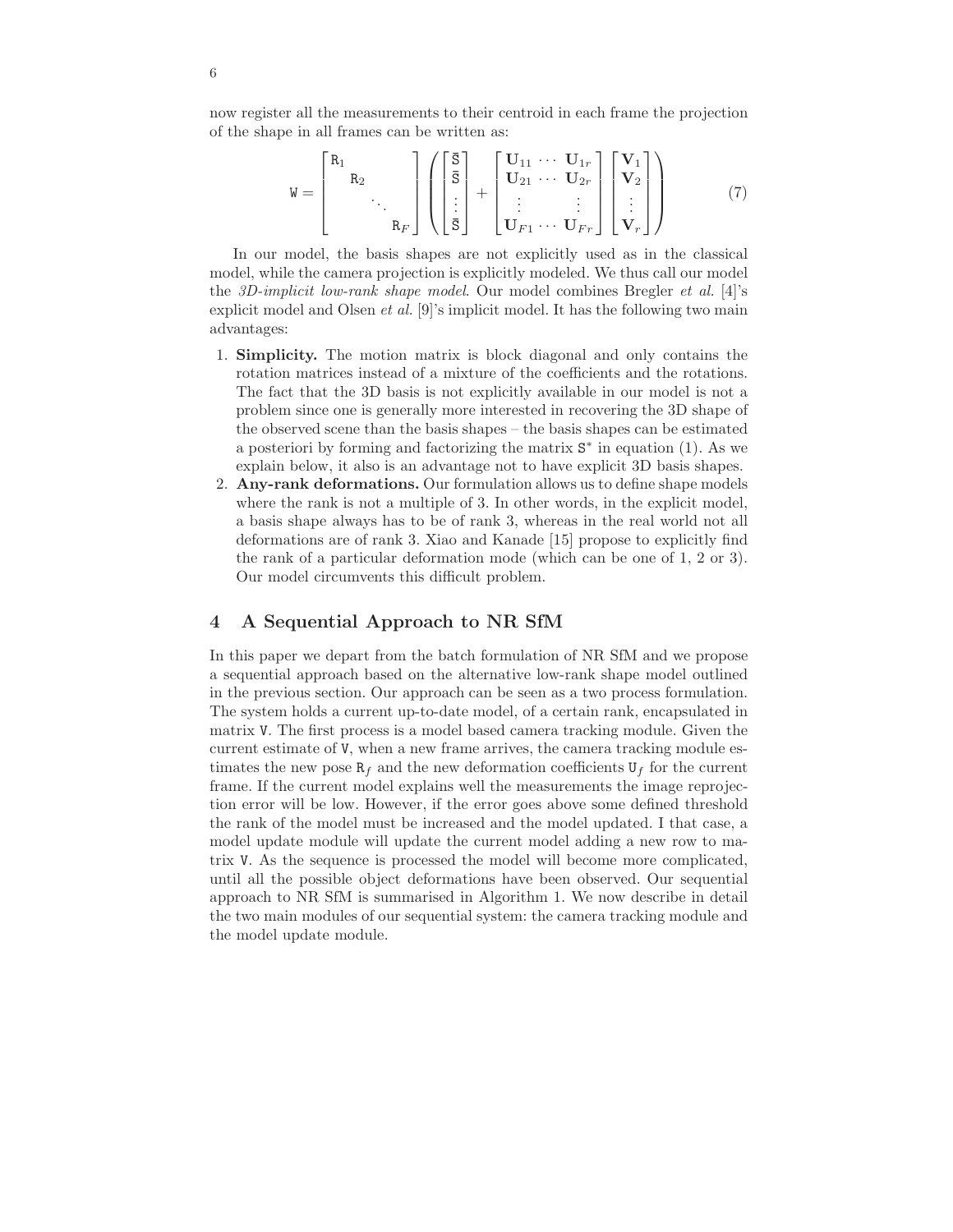|  |  |  | Algorithm 1 Sequential Non-Rigid Structure-from-Motion (NR SfM) |  |  |
|--|--|--|-----------------------------------------------------------------|--|--|
|--|--|--|-----------------------------------------------------------------|--|--|

Input: 2D point correspondences

Output: 3D coordinates of the deforming surface for each frame.

1: Initialise model to mean rigid shape  $\bar{S}$  estimated via rigid factorization on the first few frames.

2: loop

- 3: new frame f arrives
- 4: run camera tracking process: estimate camera pose  $\mathbb{R}_i$  and coefficients  $\mathbb{U}_i$
- 5: while (image reprojection error is above threshold) do
- 6: run model update process:
- 7: increase rank  $r \leftarrow r + 1$
- 8: estimate new row of V and new column of  $U_f$
- 9: end while
- 10: go to process next frame;  $f \leftarrow f + 1$
- 11: end loop

## 5 Camera Tracking Given a Known Model V

If the matrix V is known in advance, the NR SfM problem is reduced to the estimation of the camera pose  $R_f$  and the mixing coefficients  $U_f$  for each frame. In that case, the pose of the camera and the coefficients can be updated sequentially for each frame using a model based approach.

We adopt a sliding window approach where we perform bundle adjustment on the last  $W$  frames where  $W$  is the width of a pre-defined window. The cost to be minimised is the image reprojection error over all frames in the window:

$$
\min_{\mathbf{R}_{i},\mathbf{U}_{i}} \sum_{i=f-W}^{f} ||\mathbf{W}_{i} - \mathbf{R}_{i}(\mathbf{\bar{S}} + \mathbf{U}_{i}\mathbf{V})||_{F}^{2}
$$
\n(8)

To this cost function we add a temporal smoothness prior to penalise strong variations in the camera matrices of the form  $\left\| \mathbf{R}_{i} - \mathbf{R}_{i-1} \right\|_{F}^{2}$  $\frac{2}{F}$ , and a shape smoothness prior (similar to the one used in [3]) that ensures that points that lie close to each other in space should stay close. The shape smoothnes s is defined as  $\sum_{i=f-W}^{f} D^{i,i-1}$ , where  $D^{i,i-1}$  is the change in the euclidean distance between 3D points over two frames:  $D^{i,i-1} = \sum_{a,b=1}^{P} \phi_{a,b} | d^2(\mathbf{X}_{i,a}, \mathbf{X}_{i,b}) - d^2(\mathbf{X}_{i-1,a}, \mathbf{X}_{i-1,b}) |$ . The weight  $\phi_{a,b}$  is a measure of the closeness of points a and b, defined as a  $P \times P$ affinity matrix  $\phi_{a,b} = \rho(d^2(\mathbf{X}_a, \mathbf{X}_b))$  where  $\rho$  is a truncated Gaussian kernel. The final cost function can now be written as:

$$
\min_{\mathbf{R}_{i},\mathbf{U}_{i}} \sum_{i=f-W}^{f} \left\|W_{i}-\mathbf{R}_{i}(\mathbf{\bar{S}}+\mathbf{U}_{i}\mathbf{V})\right\|_{F}^{2} + \lambda \sum_{i=f-W}^{f} \left\|\mathbf{R}_{i}-\mathbf{R}_{i-1}\right\|_{F}^{2} + \psi \sum_{i=f-W}^{f} D^{i,i-1} \tag{9}
$$

The mean shape  $\bar{S}$  and the shape model V are assumed to be known. This nonlinear minimization requires an initial estimate for the camera pose  $R_f$  and the shape coefficients  $U_f$  in the current frame f. Algorithms to obtain linear estimates for  $R_f$  and  $U_f$  are described in Section 5.1.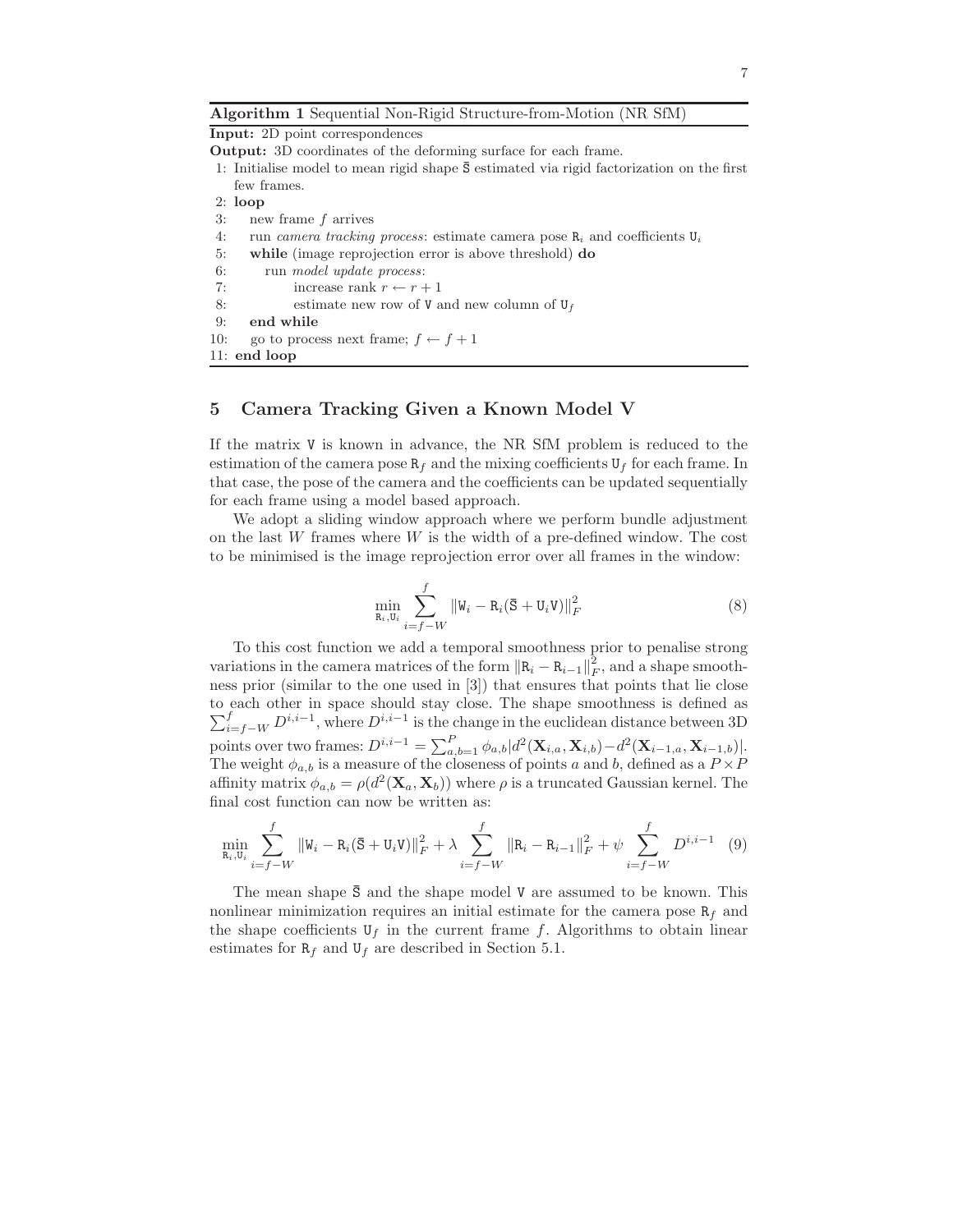The steps of the complete algorithm to track the current pose of the camera and the shape coefficients given the shape model can be summarised as follows. Each time a new frame  $f$  of feature tracks is available:

- Obtain initial estimates for the current pose  $R_f$  and mixing coefficients  $U_f$ using the linear estimation plus prior described in Section 5.1.
- Minimize the cost function (9) with smoothness priors using bundle adjustment to obtain optimized values for the rotations  $R_i$  and shape coefficients  $U_i$  in all the frames in the sliding window.
- If the reprojection error of the window becomes higher than a threshold, signal the modelling process to increase the rank of the V matrix.

#### 5.1 Initialization: Linear Estimation of  $U_f$  and  $R_f$

Consider new image measurements become available for a new frame. These can be arranged in a  $2 \times P$  matrix for that single frame called  $W_f$ . The projection model gives us the relation  $W_f = R_f(\bar{S} + U_f V) + T_f$ .

**Linear estimation of R<sub>f</sub>**. For every new frame the camera pose  $R_f$  must be initialised before Bundle Adjustment. For this purpose, we approximate the shape with the rigid mode to obtain an initial estimate of the camera rotation. This means we need to find the camera pose  $R_f$  that satisfies  $W_f = R_f S$ , while respecting the smoothness prior  $\lambda I$  vec(R<sub>f</sub>) =  $\lambda$  vec(R<sub>f−1</sub>). Using the relation  $vec(\text{X} \times \text{X}) = [\text{B}^T \otimes \text{A}]\text{vec}(\text{X})$ , where  $\otimes$  is the Kronecker product and vec(.) is the column-major vectorisation of a matrix, and using  $W_f = I_2R_fS$  we can write:

$$
\text{vec}(\mathbf{W}_f) = [\mathbf{S}^T \otimes \mathbf{I}_2] \,\text{vec}(\mathbf{R}_f) \tag{10}
$$

$$
\begin{bmatrix} [\mathbf{S}^T \otimes \mathbf{I}_2] \\ \lambda \mathbf{I} \end{bmatrix} \text{vec}(\mathbf{R}_f) = \begin{bmatrix} \text{vec}(\mathbf{W}_f) \\ \lambda \text{vec}(\mathbf{R}_{f-1}) \end{bmatrix} \tag{11}
$$

The resulting  $R_f$  will not be orthonormal (i.e. not a truncated rotation matrix), so we find the closest orthonormal rigid projection using SVD.

**Linear estimation of**  $U_f$ **.** First we take away the contribution to the image measurements given by the known translation and mean shape component to give  $\tilde{W}_f = W_f - T_f - R_f \bar{S} = R_f U_f V$ , which can be rewritten as  $\text{vec}(\tilde{W}_f) =$  $[V^T \otimes R_f]$  vec $(U_f)$ . This provides a linear equation on the unknown vector  $U_f$ . However, this is not sufficient to produce an acceptable solution, because  $U_f$ is a  $3 \times r$  matrix where each column  $\mathbf{U}_{fr}$  is a 3-vector  $[U(x)_{fr}U(y)_{fr}U(y)_{fr}U(z)_{fr}]^T$ that contains the PCA coefficients of all 3D coordinates, while  $\tilde{W}_f$  contains 2D projections. However, this problem can be overcome by including a temporal smoothness prior term that penalises solutions that are far from the value for the previous frame  $U_{f-1}$ . Thus the prior term is of the form  $\lambda I$  vec( $U_f$ ) =  $\lambda$  vec( $U_{f-1}$ ). We can join both linear equations and solve the linear system:

$$
\begin{bmatrix} [\mathbf{V}^T \otimes \mathbf{R}_f] \\ \lambda \mathbf{I} \end{bmatrix} \text{vec}(\mathbf{U}_f) = \begin{bmatrix} \text{vec}(\widetilde{\mathbf{W}}_f) \\ \lambda \text{vec}(\mathbf{U}_{f-1}) \end{bmatrix} \tag{12}
$$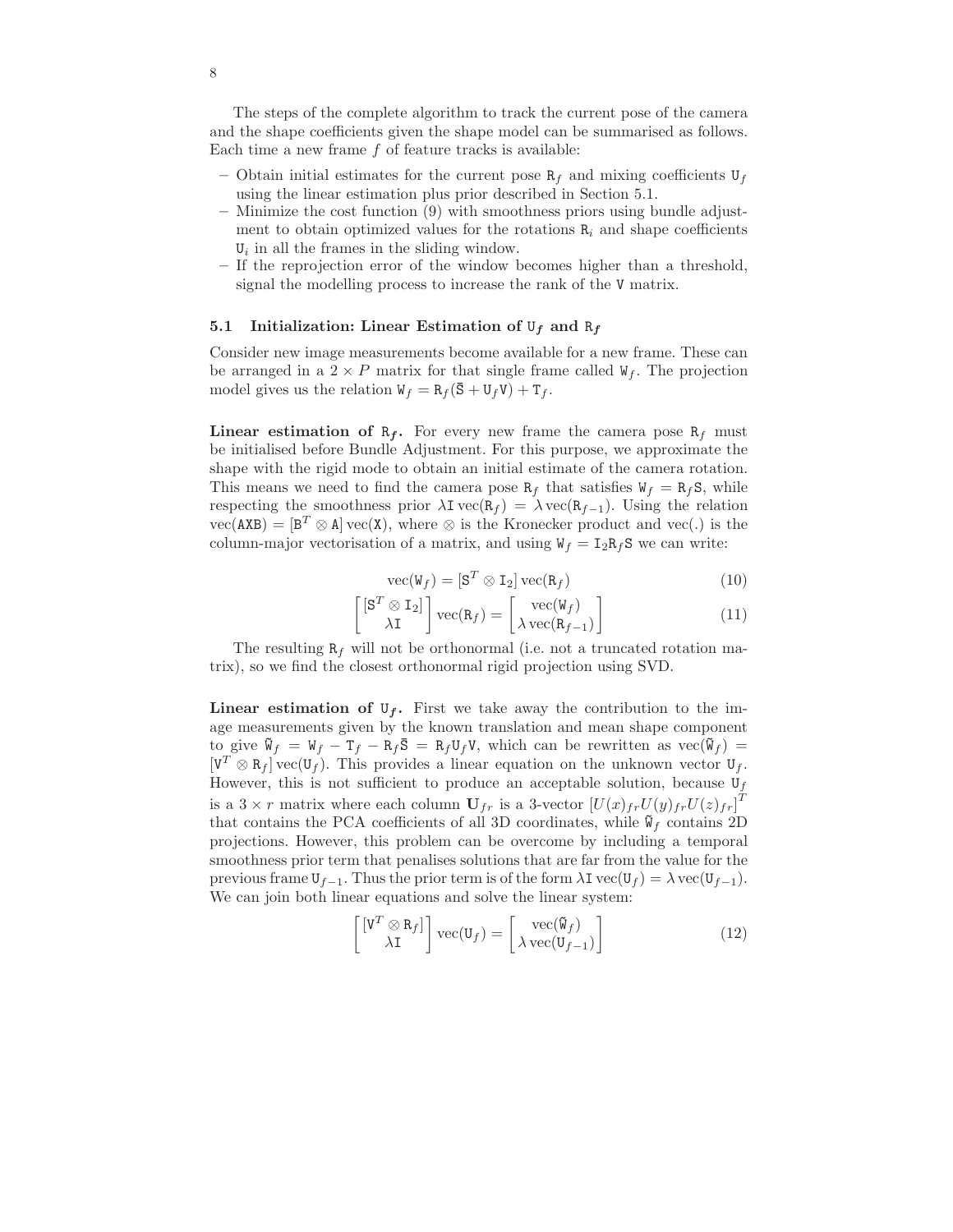## 6 Sequential Update of the Shape Model

In NR SfM the 3D object the camera observes varies over time. The current model will encode the modes of deformation that the object has exhibited so far in the sequence. However, if the object deforms in different ways that are not encoded in the model the camera tracking will fail. Therefore, a mechanism is needed to update the model when new modes of deformation appear. In that case, the rank of the model should grow and the parameters of the model should be fit to the new data.

The difficulty of updating the model in an sequential way is doublefold. Firstly, when each new frame arrives, we need a mechanism to decide whether or not the current model continues to fit the data well enough. While the shape model can still describe the data, we can continue to do model based camera tracking. We decide this based on the image reprojection error. Secondly, if the model can no longer explain the data, the rank of the model needs to grow to incorporate the new mode of deformation and the parameters of the new row of V and the new column of U must be estimated.

#### 6.1 Rank Increase Criterion

The rank selection criterion will decide to increase the rank only if the current data does not fit the model well enough, i.e. if the existing modes do not model the current frame well. Therefore we use the image reprojection error as the criterion – if the error increases above a certain threshold we increase the rank of the shape model. This results in a new row being added to the PCA basis V and a new column to the PCA components U. However, the new mode is recovered from the current frame only, so it has no influence over past frames. Therefore for all past frames we can set the  $3(f-1)$  components of the new column of U to 0.

#### 6.2 Model Update: Estimating New Row of V and New Column of U

When the camera tracking module processes a new frame that it cannot model well enough (the reprojection error is above the defined threshold), the model is updated by increasing the rank. Ideally once all the different modes of deformation that an object can exercise are incorporated in the PCA basis, the rank will remain stable and the camera tracking process will be able to reconstruct the incoming frames.

Given new image correspondences for frame  $f$ , the rank of U,V must be increased. From the current estimate of  $U_{f,1:r-1}$  and  $V_{1:r-1}$  we can rewrite the model for the new frame as

$$
\tilde{W}_f = R_f(\bar{S} + U_{f,1:r-1}V_{1:r-1} + U_{f,r}V_r).
$$
\n(13)

Both the residual of the current model  $A = W_f - R_f (\bar{S} + U_{f,1:r-1}V_{1:r-1})$  and the current camera rotation R<sub>f</sub> are known. We need to estimate  $Z = U_{f,r}V_r$ , the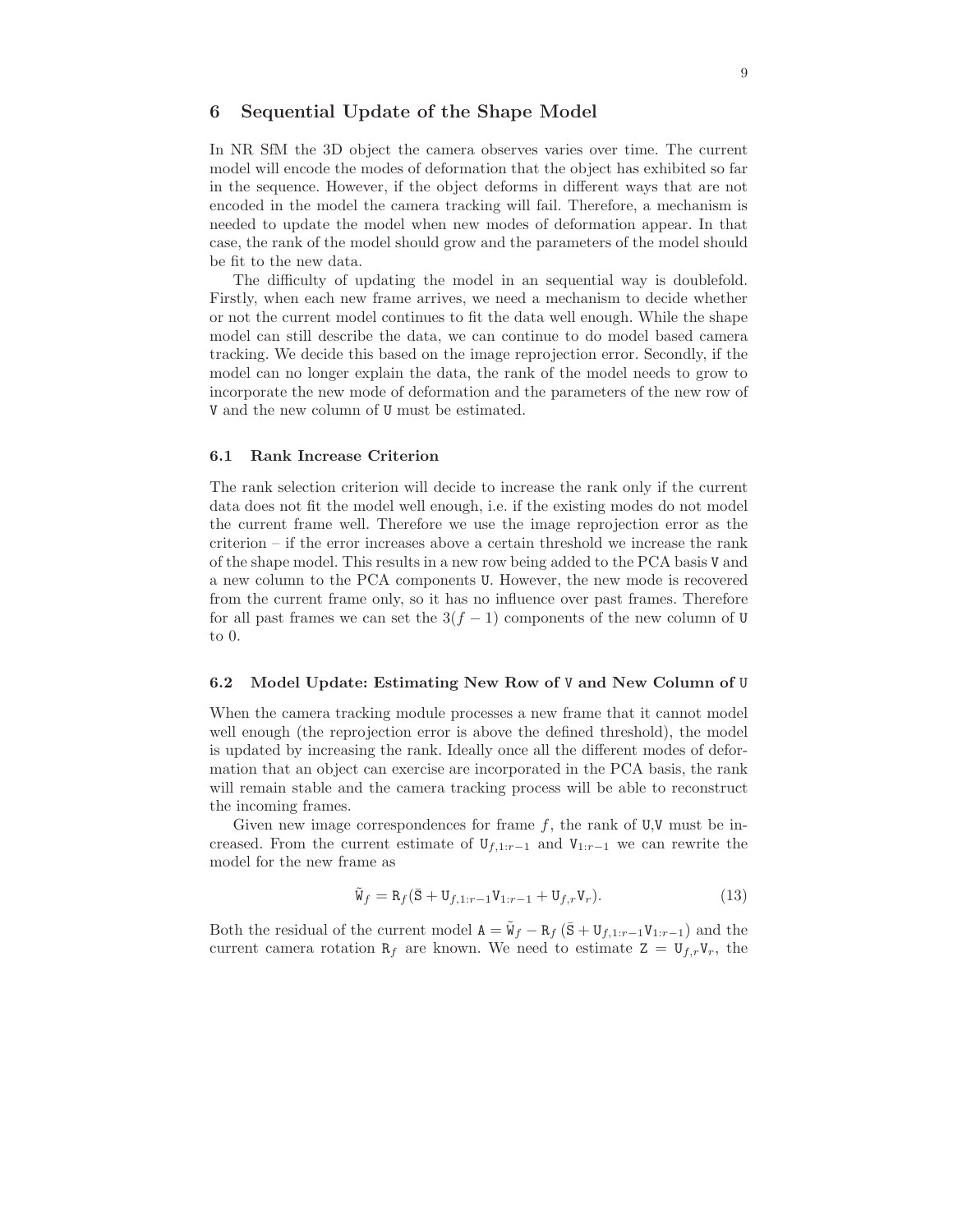contribution of the new rank, subject to the following constraints:

$$
A = R_f Z \quad \text{rank}(Z) = 1 \tag{14}
$$

This problem is difficult to solve in closed form, therefore we approximate it using a linear solution as follows. We define C as the closest rank-1 approximation of A obtained using SVD, then compute Z as  $Z = R_f^{\dagger} C$ . Finally, we can decompose Z using a rank-1 SVD decomposition to obtain a new row for V.

Non-linear refinement Once initial estimates are available for the new row of V and the new column of U, they can be refined minimising image reprojection error over a sliding window of W frames

$$
\min_{\mathbf{V}_r, \mathbf{U}_{ir}} \sum_{i=f-W}^{f} ||\mathbf{W}_i - \mathbf{R}_i(\mathbf{\bar{S}} + \mathbf{U}_i \mathbf{V})||_F^2
$$
\n(15)

incorporating the smoothness priors described in section 5. Once the model is updated, the camera tracking module can resume model based tracking with the new model V with rank  $r + 1$ .

#### 6.3 Bootstrapping

One of the known challenges in sequential approaches to rigid SfM is the initialization [7]. It is common to run the system in batch mode for a few frames to obtain a first model of the scene before starting the sequential operation. In the current experiments we run a rigid factorization algorithm on a few initial frames to obtain the rigid mean shape  $\bar{S}$ . Once this is available the camera tracking and model update loop can start. An alternative approach that does not require manual intervention is the following. Start performing rigid factorization in batch. When a new frame arrives, if the reprojection error of rigid factorization over the frames observed so far is below the threshold then we keep performing rigid factorization. However, if the error becomes higher than our threshold, the mean shape of the non-rigid model is set to the rigid model obtained so far and we start our sequential NR SfM algorithm.

## 7 Experiments

#### 7.1 Motion capture sequence CMU-face

First we tested our sequential method based on the 3D-implicit low-rank shape model on a motion capture sequence with ground truth data<sup>3</sup>. This sequence from the CMU Motion Capture Database<sup>4</sup> contains 316 frames of motion capture data of the face of a subject wearing 40 markers performing deformations

<sup>3</sup> Videos of the experimental results can be found on the project website http://www. eecs.qmul.ac.uk/~lourdes/SequentialNRSFM

<sup>4</sup> Available from http://mocap.cs.cmu.edu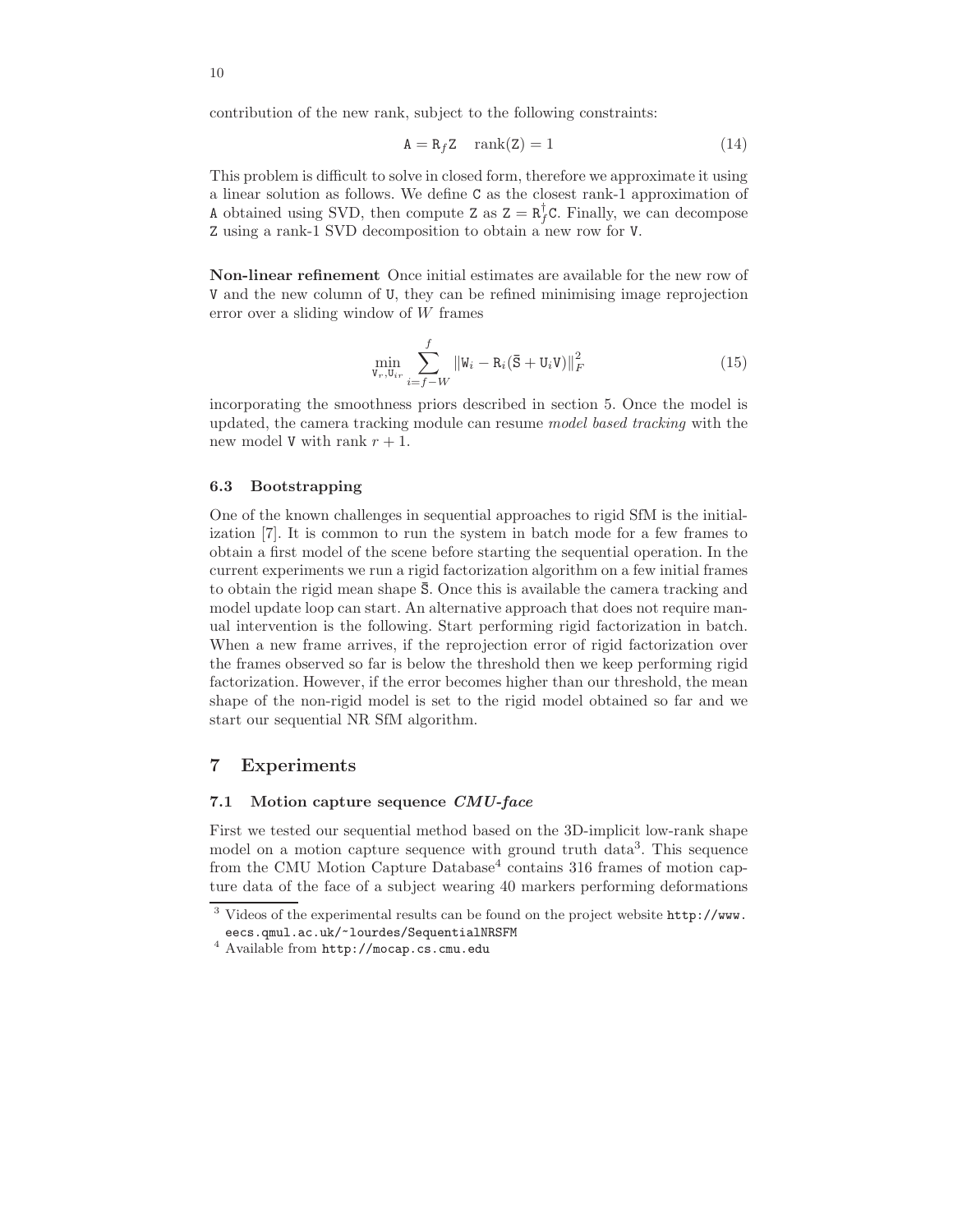

Fig. 1. Results of sequential NR SfM on the CMU-face sequence. Left: Value of the rank of the model for each frame, increasing as more frames are processed. Middle: 2D Reprojection error given by the camera tracking process. Right: 3D error of the reconstruction for each frame.

while rotating. This sequence was also used by Torresani *et al.* [13] to perform quantitative tests with ground truth data. We projected the 3D data synthetically using an orthographic camera model.

Prior to the start of our sequential algorithm and with the purpose of bootstrapping the camera tracking module, we ran a batch rigid SfM algorithm [12] on the first 60 frames of the sequence to estimate the mean shape  $\bar{S}$ . The PCA basis matrix V was initialised to 0. We then ran our new sequential algorithm based on the camera tracking and the model update modules, together with the rank detection engine. The average 3D error is 2.9%, with a 0.7 pixels 2D reprojection error on the  $600 \times 600$  pixels images. The reprojection threshold was fixed to 1.2pixels.



Fig. 2. 3D Reconstruction results obtained on the CMU-face sequence using camera tracking and model updating. First row: 2D image points (green circles) and reprojections (blue crosses). Second row: Views of the 3D reconstruction (crosses) compared with ground truth MOCAP data (squares)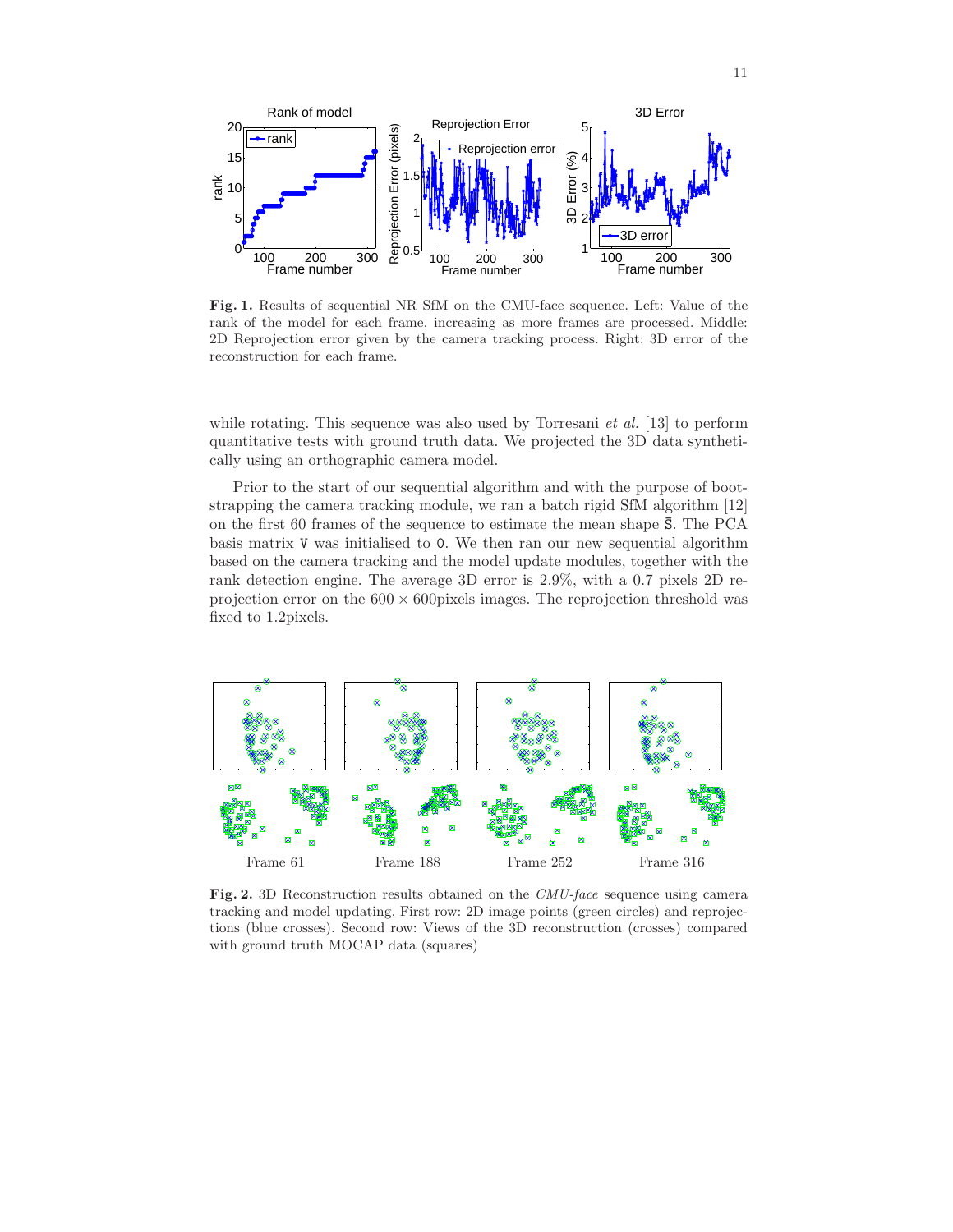In Figure 1 we show results of the rank estimation, the 2D image reprojection error and the 3D error for each frame in the sequence using our sequential estimation formulation. The average image reprojection error over the whole sequence is less than a pixel. In Figure 3 (left) we compare results of the 3D error obtained with our method (Sequential), with Torresani et al.'s state of the art batch NR SfM algorithm (EM-LDS) [13].We show the histogram of 3D error values taking into account all the frames in the sequence. The results show that our new sequential algorithm provides results comparable to Torresani et al.'s [13] batch state of the art algorithm. We show smooth estimates of the rotation angles for all the frames in the sequence in Figure 3 (right). In Figure 2 we show the 2D image reprojection error and the 3D reconstructions (blue crosses) we obtained for some frames in the sequence comparing them with ground truth values (green squares).

#### 7.2 Real Data

We used the *actress* sequence, also used by Bartoli *et al.* [3], which consists of 102 frames of a video showing an actress talking and moving her head. In Figure 5 we show results of the 3D reconstructions obtained for some of the frames in the sequence. The camera tracking was bootstrapped with a rigid model obtained using Tomasi and Kanade's rigid factorization algorithm [12] on the first 30 frames. The threshold for increasing the rank was a reprojection error of 0.9 pixels. From figure 4 we can see that the rank is increased, and the estimation of new frame parameters keeps the reprojection error low.

## 8 Conclusions

We have undergone a re-thinking of the NR SfM problem for monocular sequences providing a sequential solution. Our new sequential algorithm is able to automatically detect and increase the complexity of the model. Current state



Fig. 3. (Left) Histogram of 3D error values built from all the frames, comparing results of our method (Sequential) with Torresani et al.'s state of the art batch (EM-LDS) [13]. The 3D errors obtained with our Sequential approach are comparable to the results from the batch method EM-LDS. (Right) Rotation angles estimated with the camera tracking module.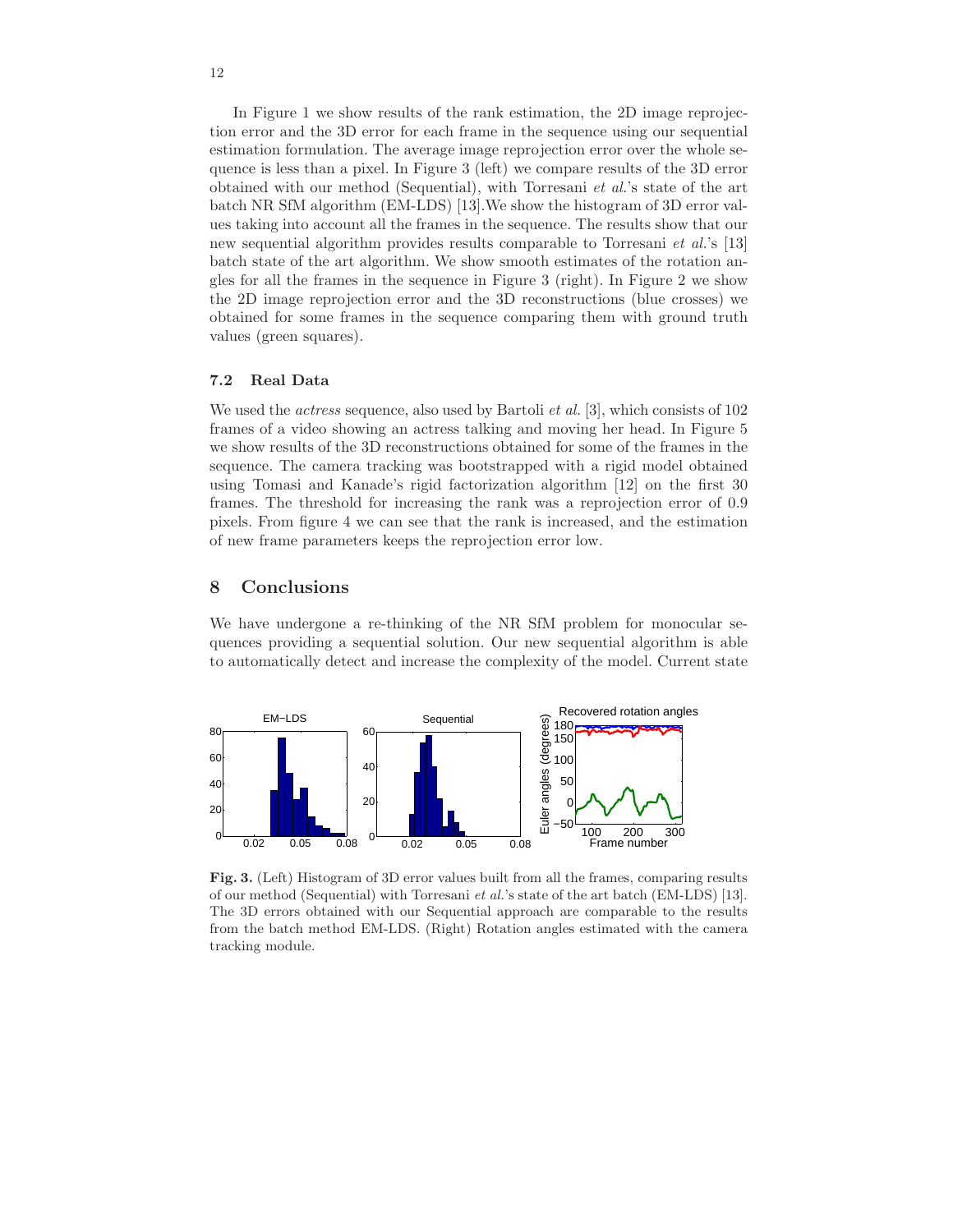

Fig. 4. Results on the actress sequence. Left: Reprojection error of the frame-by-frame reconstruction obtained with our method. Middle: The value of the rank, increased as more frames are processed. Right: Rotation angles estimated with the camera tracking module.

of the art methods for NR SfM are batch and rely on prior knowledge of the model complexity (usually the number of basis shapes,  $K$ ). Our 3D-implicit low-rank shape model simplifies the projection model and allows the rank to grow one-by-one making it well suited to frame-by-frame operation. We have shown quantitative results on a motion capture sequence and shown our system in operation on a real sequence. Future work will pursue the goal of merging the feature tracking and modelling of image data into a single process. Concerning real time capability, our current MATLAB implementation is not real time. However, the sliding window approach ensures that the computation time per frame is bounded i.e. it does not grow with the number of frames. Therefore we foresee that with appropriate code optimisation we would be able to achieve real-time performance.

## References

- 1. Aanæs, H., Kahl, F.: Estimation of deformable structure and motion. In: Workshop on Vision and Modelling of Dynamic Scenes, Copenhagen, Denmark (2002)
- 2. Akhter, I., Sheikh, Y., Khan, S., Kanade, T.: Nonrigid Structure from Motion in Trajectory Space. In: Neural Information Processing Systems (2008)
- 3. Bartoli, A., Gay-Bellile, V., Castellani, U., Peyras, J., Olsen, S., Sayd, P.: Coarseto-Fine Low-Rank Structure-from-Motion. In: IEEE Conf. on Computer Vision and Pattern Recognition, Anchorage, Alaska (2008)
- 4. Bregler, C., Hertzmann, A., Biermann, H.: Recovering non-rigid 3D shape from image streams. In: IEEE Conf. on Computer Vision and Pattern Recognition, Hilton Head, South Carolina (2000)
- 5. Del Bue, A., Lladó, X., Agapito, L.: Non-rigid metric shape and motion recovery from uncalibrated images using priors. In: IEEE Conf. on Computer Vision and Pattern Recognition, New York, NY (2006)
- 6. Hartley, R., Vidal, R.: Perspective nonrigid shape and motion recovery. In: 10th European Conf. on Computer Vision, Marseille, France (2008)